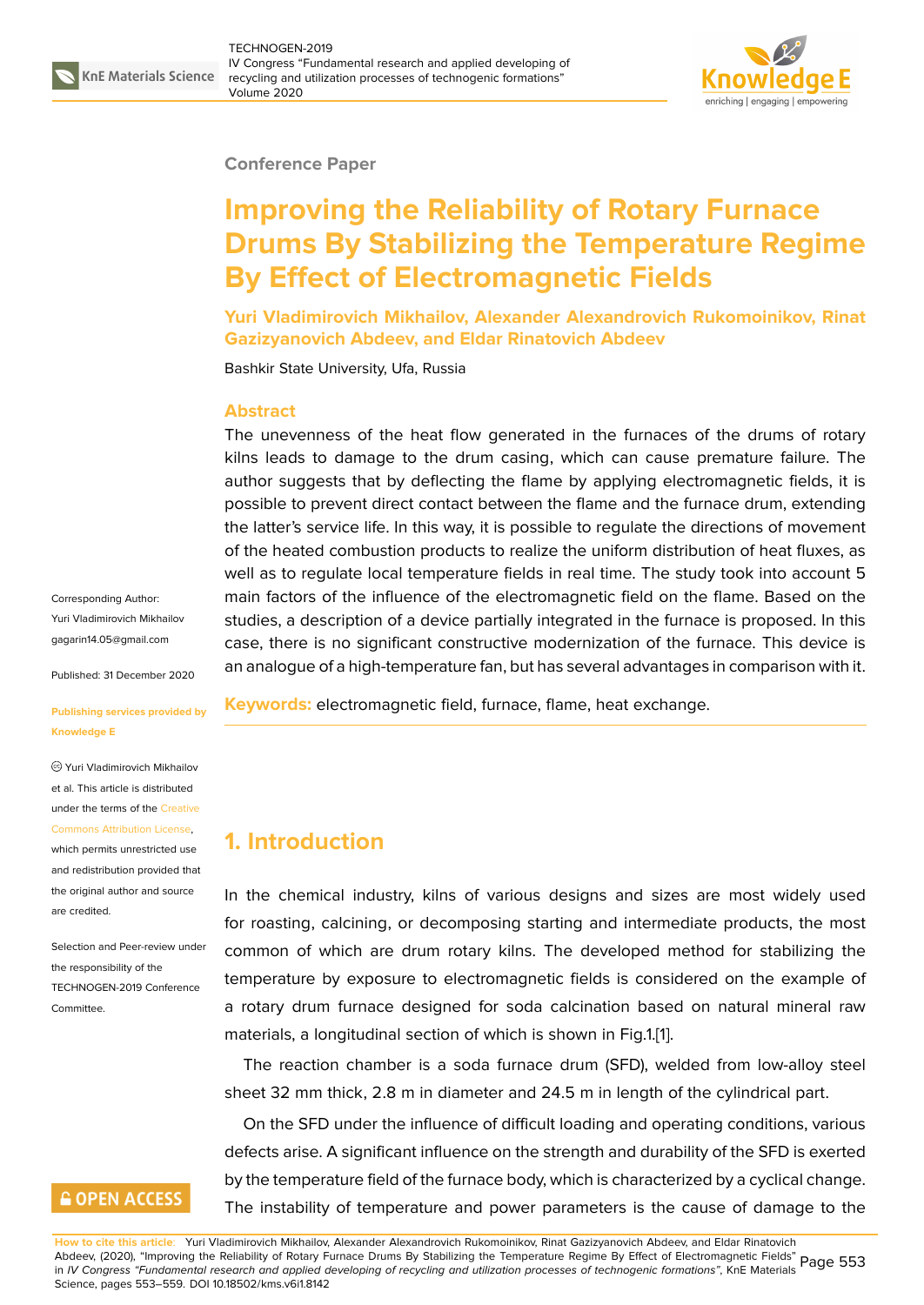

**Figure** 1: A longitudinal section of a soda furnace; (1) - loading mechanism; (2) - lining; (3) - drum; (4) recuperator; (5) - shlifer; (6) - chimney; (7) - burner.

SFD in the form of ring cracks, dents, overheating of the SFD, etc., which can lead to an emergency. Increasing the overhaul period of SFD remains an urgent task today.

The flue gases produced by the combustion of fuel used to heat the SFD. As fuel, masut is used, which is sprayed through the combustion chamber of the furnace. Drops of masut when heated pass into a gaseous state, and then burn. This type of combustion is homogeneous - the fuel and the oxidizing agent are in the same state of aggregation. Homogeneous combustion is characterized by the presence of a flame in which redhot, slightly ionized gases circulate. This makes it possible to regulate the combustion process and propagation of thermal flows through the electromagnetic field of high intensity.

In various modern furnaces, high-temperature fans are used to evenly distribute warm gas flows, capable of uniformly distributing hot gases throughout the entire volume of the unit. Their main disadvantages are:

- the presence of mechanical components affects the service life in extreme working conditions and cost
- the overall dimensions of the device complicates the installation of the fan
- high cost due to the use of materials more resistant to temperature and aggressive environments
- inability to regulate local temperature sections

In the design of this furnace, the burner flame reaches a length of several meters, and in some areas it touches directly to the walls of the drum, forming areas with the greatest heating. The use of a high-temperature fan is not able to eliminate this disadvantage without critically affecting the combustion characteristics. In the work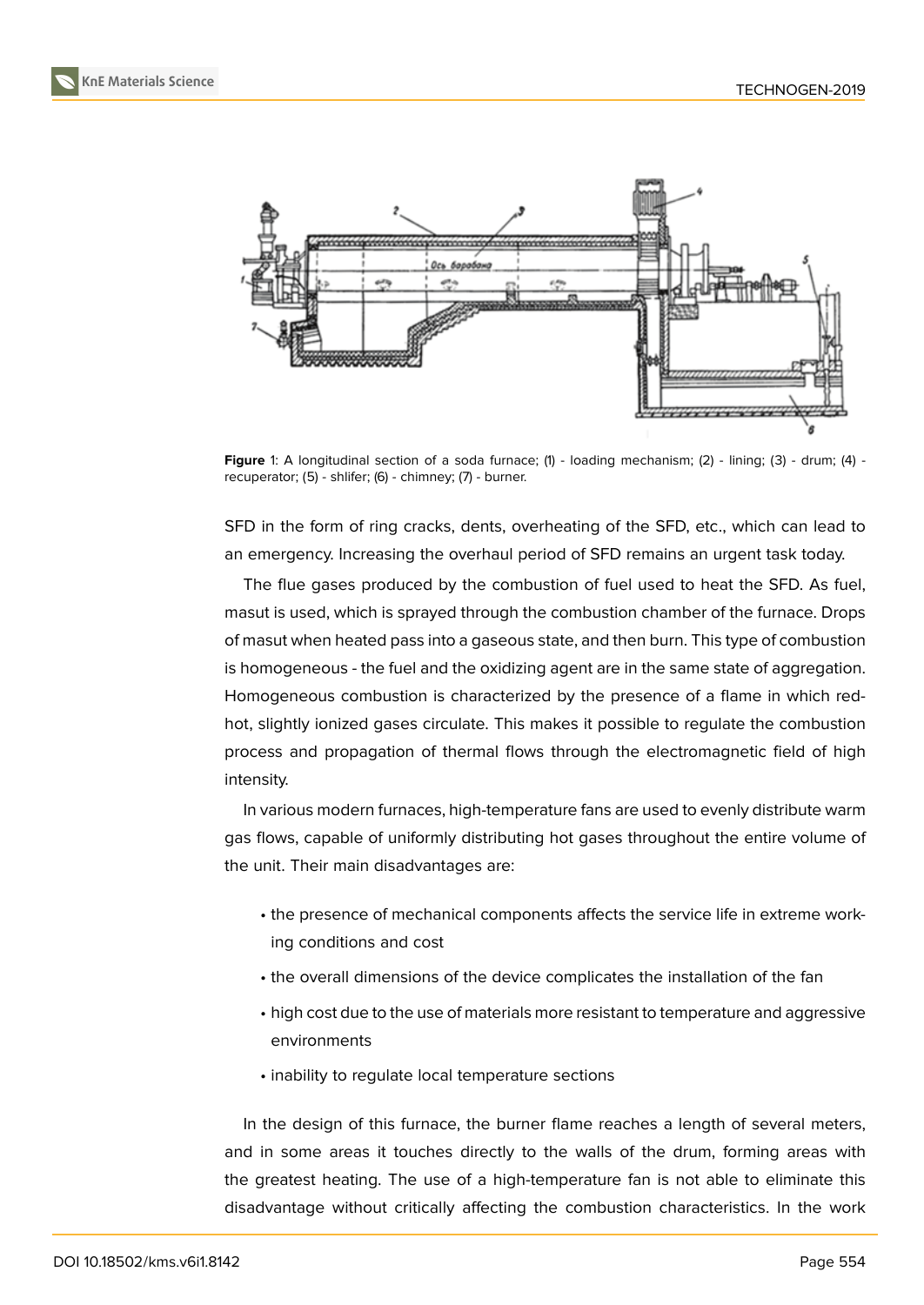[1], the method of supplying fuel oil to several smaller burners was also considered, however, the overall temperature in the furnace chamber decreases, as a result of which the unit's productivity decreases.

Another reason for the uneven heating is the sticking of carbonate products to the walls of the drum, which impairs the thermal conductivity at the sticking place, and, as a result, leads to a gradual deformation of the SFD.

# **2. The Main Results of the Research**

The proposed method is based on the effect of an electromagnetic field directly on the flame sections, thereby ensuring its deviation from the walls of the drum and exposure to gases in the furnace, which makes it possible to regulate heat by changing the direction of movement of heated combustion products, including in local zones.

Based on the literature review and the work performed, the main factors are established that affect the output parameters when an electromagnetic field affects the combustion process:

#### **2.1. Polarity of radiation in the direction of deflection of the flame**

The arrangement of ions of different polarity in the flame is shown in the symmetric section of the propane burner flame in Figure 2 [2].



<span id="page-2-0"></span>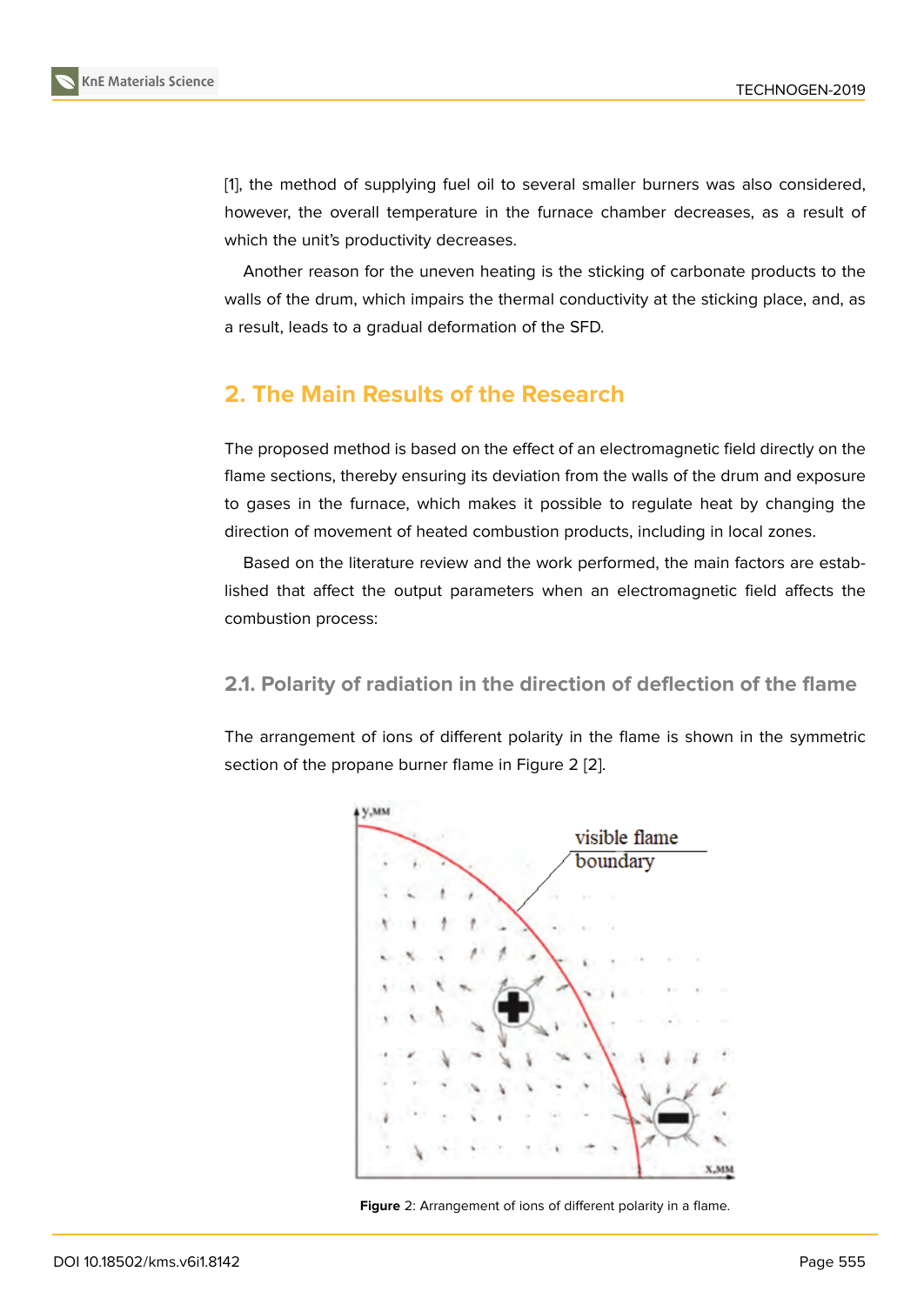It can be seen from Figure 2 that positive ions (cations) are concentrated in the visible flame front, and they attract negative ions from the environment. It follows that the flame from the field of positive polarity will repel under the influence of Coulomb forces, and to the negative - be attracte[d.](#page-2-0)

#### **2.2. The shape and material of the emitter on the emission of electrons, and as a result, on the geometry of the field and flame**

From the relation between the intensity E, the power flux density, and the antenna area, it can be seen that the intensity E has an inverse relationship with  $S$  [3].

$$
E = \sqrt{\frac{120\pi P}{S_{\text{3}\varphi\varphi}}},
$$

where  $S_{\text{pdp}}$  – effective emitter area; P – energy flux density in the medium.

In the experiments conducted by the author, several forms of emitters were tested to identify the greatest effect on the flame (Fig. 3, Fig. 4). The data obtained in the experiments confirm the theoretical dependences. To create a directional field, the area of the emitter from the side of the subject should be minimal. However, in addition to the shape of the emitter, the configuration of the resulting field is affected by its material.



**Figure** 3: Schemes for conducting experiments with various forms of steel emitters.

## **2.3. The intensity of the electromagnetic field on the force of impact and on the speed of gas flows**

The strength of the interaction of this field with the ions in the flame, and, consequently, the speed of exposure, depends on the intensity of the electromagnetic field. Eventually, the tension affects the gas flow rate under the influence of electromagnetic fields - the so called effect "ion wind".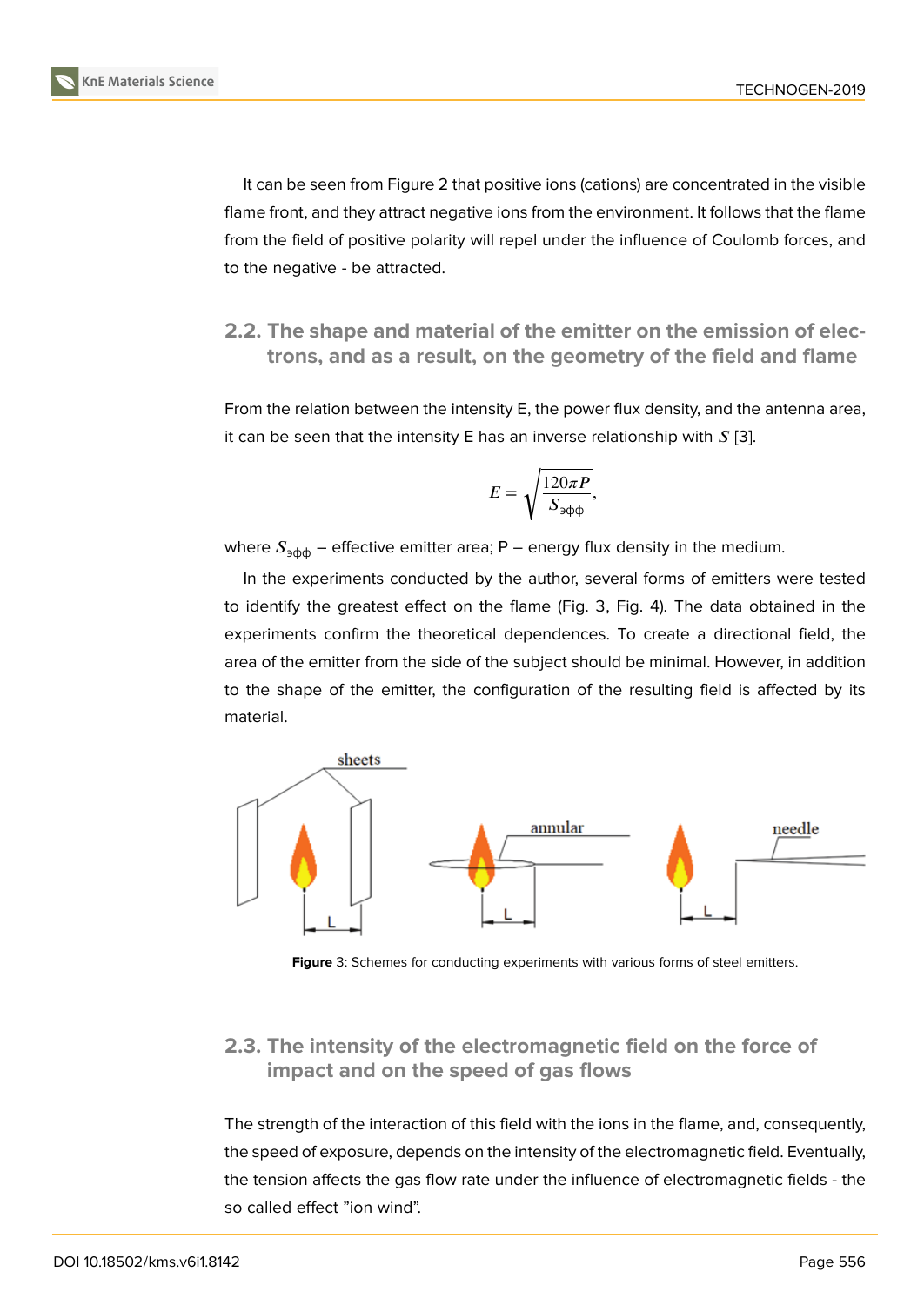



Figure 4: Arrangements of needle-shaped emitters in experiments; (1), (2), (3), (4) - position of the emitter of positive polarity in height, (L) - variable distance.

### **2.4. Joule dissipation of energy for heating and completeness of fuel combustion**

The transfer of part of the energy of ordered processes into the energy of disordered processes, ultimately into heat, which contributes to the intensification of the combustion process, affects the reduction in the amount of harmful emissions of products of incomplete combustion. The intensification of combustion is also facilitated by the mechanism of rupture of clots of the same charged oxygen and gas molecules using Coulomb forces, and their mixing.

#### **2.5. Genus (constant or variable) and field frequency**

By acting with alternating electric fields, it is possible to intensify turbulent mixing at a speed proportional to its frequency. Exposure to a constant electromagnetic field will continuously repel / attract the flow of gases in the flame.

Thus, the mechanism of the influence of the electromagnetic field on the combustion process can be expressed by the function:

$$
F = f(k_1, k_1, k_3 S_{\text{supp}}, E, E_{\text{AMCC}} f_{\text{EM}})
$$

where  $k_1$ – coefficient taking into account the polarity of the electromagnetic field (equal to -1 or 1);  $k^{\phantom{\dagger}}_2$  - coefficient taking into account the strength of the effect depending on the polarity of the electromagnetic field;  $k_3$  – coefficient taking into account the material of manufacture of the emitter;  $S_{\vartheta\varphi\varphi}$  – effective surface area of the emitter;  $E$  – electromagnetic field strength;  $E_{\text{AMCC}}$  – dissipation energy;  $f_{\text{AM.D}}$  – electromagnetic field frequency.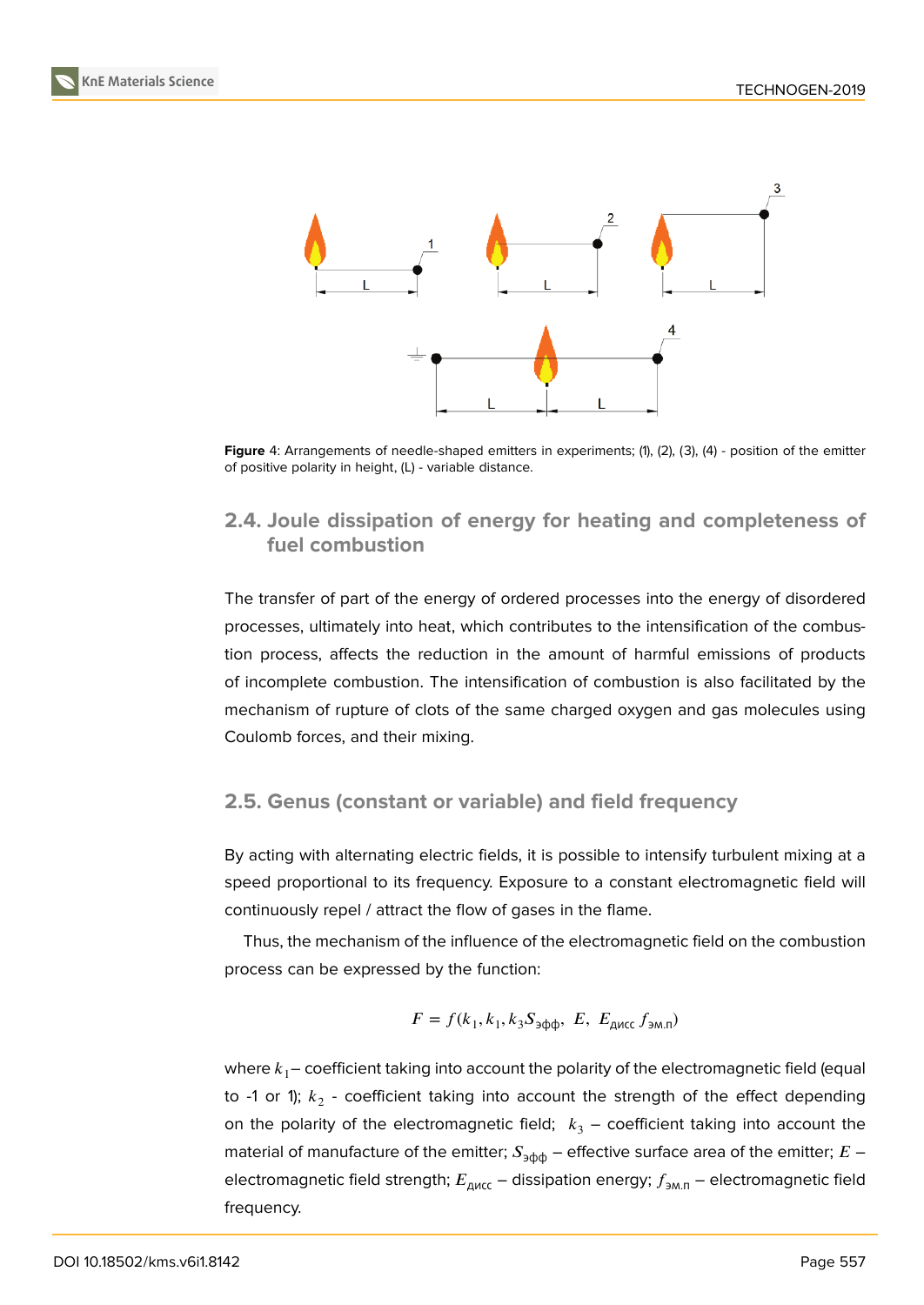

For a better understanding of the mechanisms of multifactorial effects of electromagnetic fields on the combustion process requires a combination of computational and experimental studies to the correlation and regression analysis results.

Based on the studies, a description of a device for regulating thermal fields is proposed. The device is designed to be embedded in an existing soda furnace. The voltage converter block is located in proximity to the furnace unit, but so that it functions under conditions close to normal. ОAn electrode or several electrodes are laid from the converter unit to the furnace, which connect it to a system of emitters built into the furnace unit.

By dividing the furnace volume into several zones of influence, it is possible to organize the regulation of heat fluxes in the most problematic areas of the drum. This will allow you to adjust the temperature distribution in real time with factors such as carbonate products sticking to the drum walls. Such a mode of heat distribution may help to improve the quality of processing of raw materials.

# **Findings**

Advantages of the proposed method:

- by changing the direction of movement of the heated combustion products by means of electromagnetic radiation, it is possible to realize the uniform distribution of heat fluxes throughout the entire volume of the unit and to regulate the local temperature fields of the furnace unit in real time (when carbonate is adhered to the walls of the drum);
- in the case of the furnace unit itself, it is possible to place only electromagnetic field emitters, which will allow not to make significant changes to the design of the existing furnace;
- the voltage converter is located outside the furnace unit (in contrast to the fan), where it will function under normal conditions, which helps to extend its service life.

*This work was supported by the RFBR grant No. 18-29-24178*

### **References**

<span id="page-5-0"></span>[1] Ryskulov, R. G., *et al*. (1992). Ensuring Optimal Heat Transfer in Soda Ovens. *Express inform. Ser XM-9. CISATIchemical and oil engineering*, no. 3678, p. 4.